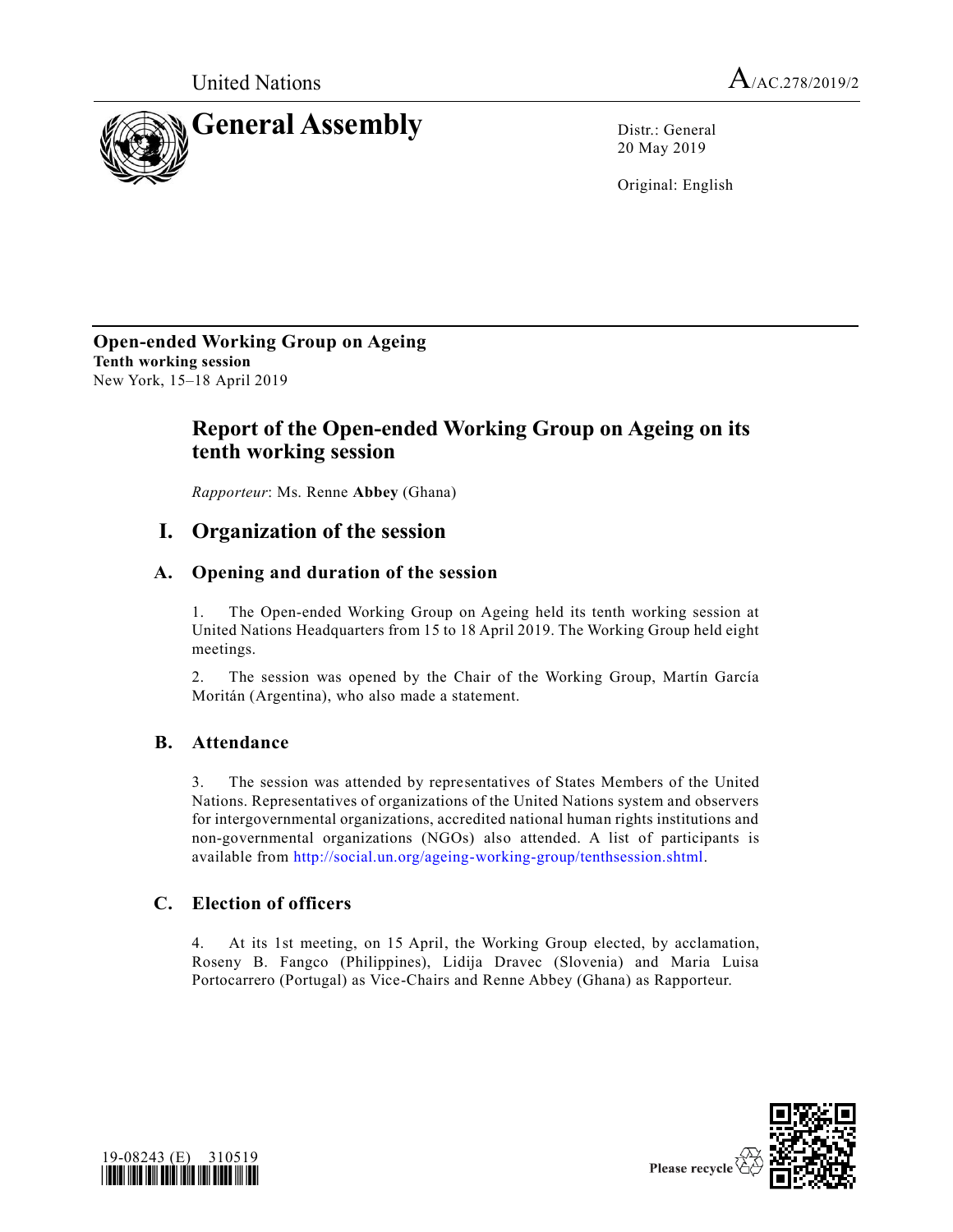5. The composition of the Bureau of the tenth session of the Working Group was as follows:

*Chair*:

Martín García Moritán (Argentina)

*Vice-Chairs*:

Roseny B. Fangco (Philippines) Lidija Dravec (Slovenia) Maria Luisa Portocarrero (Portugal)

```
Rapporteur:
```
Renne Abbey (Ghana)

### **D. Agenda and organization of work**

6. At its 1st meeting, the Working Group adopted the provisional agenda, as contained in document [A/AC.278/2019/1.](https://undocs.org/en/A/AC.278/2019/1) The agenda read as follows:

- 1. Election of officers.
- 2. Adoption of the agenda and other organizational matters.
- 3. Participation of national human rights institutions in the work of the Open-ended Working Group on Ageing.
- 4. Participation of non-governmental organizations in the work of the Open-ended Working Group on Ageing.
- 5. Measures to enhance the promotion and protection of the human rights of older persons.
- 6. Follow-up to resolution [73/143:](https://undocs.org/en/A/RES/73/143) measures to enhance the promotion and protection of the human rights and dignity of older persons: best practices, lessons learned, possible content for a multilateral legal instrument and identification of areas and issues where further protection and action are needed.
- 7. Other matters.
- 8. Provisional agenda for the eleventh working session of the Open-ended Working Group on Ageing.
- 9. Adoption of the report.

7. At the same meeting, the Working Group approved the proposed organization of work for its session, as set out in document A/AC.278/2019/CRP.1.

## **E. Participation of national human rights institutions in the work of the Open-ended Working Group on Ageing**

8. At its 1st meeting, the Working Group was informed of the participation of 14 national human rights institutions in the session, in accordance with decision 7/1 on the modalities of participation of national human rights institutions in its work (see [A/AC.278/2016/2,](https://undocs.org/en/A/AC.278/2016/2) para. 10).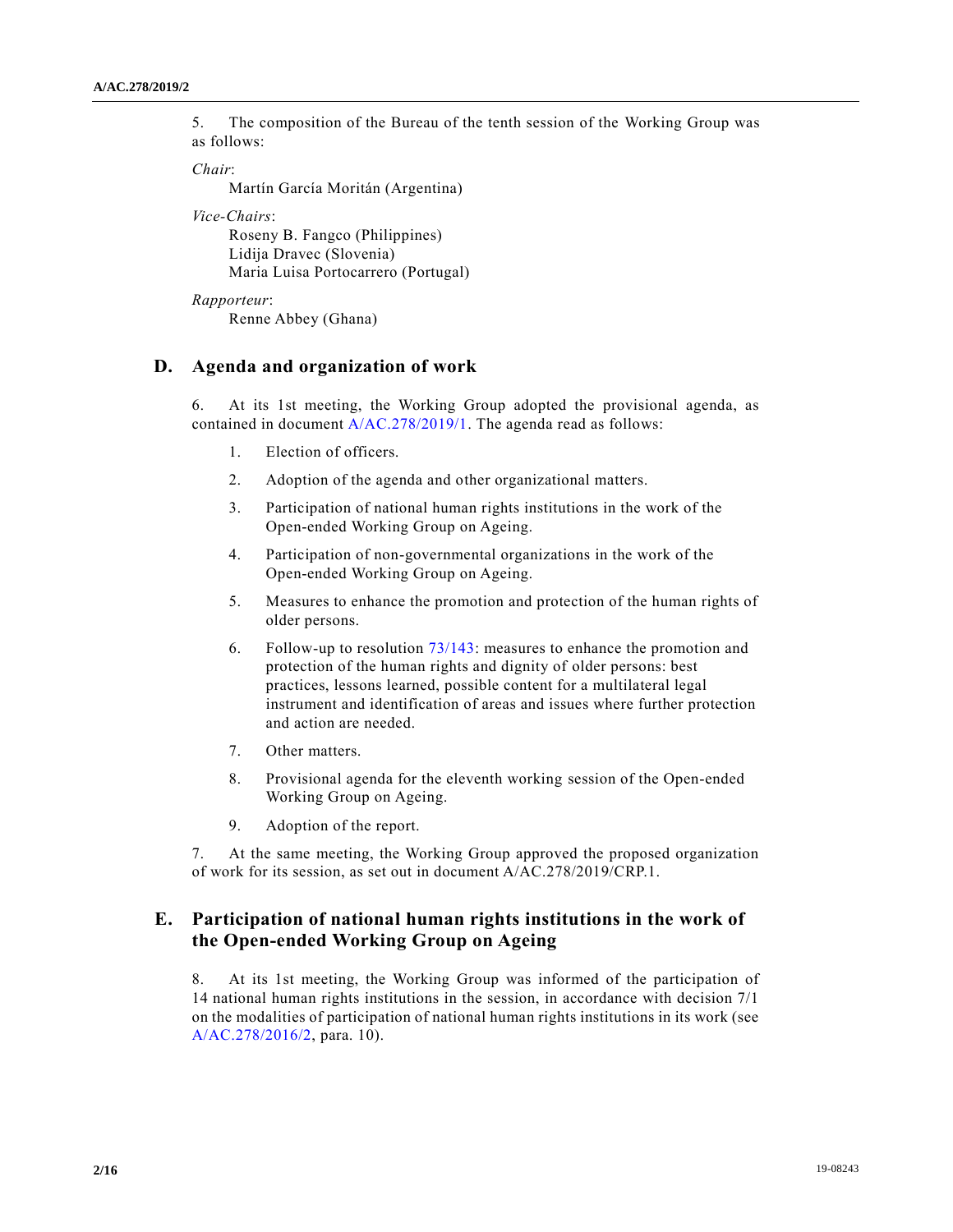### **F. Participation of non-governmental organizations in the work of the Open-ended Working Group on Ageing**

9. At its 1st meeting, the Working Group decided to approve the following 36 non-governmental organizations to participate in its work:

Age and Opportunity Agewell Foundation USA Albanian Society for All Ages Alzheimer's Disease International Arasan Rural Development Society Associazione Nazionale Centri Sociali, Comitati Anziani e Orti Beauty of Help Foundation Canadian Network for the Prevention of Elder Abuse/Réseau canadien pour la prévention du mauvais traitement des aînés Center for Community Advancement and Family Empowerment Centre for Human Rights and Governance - SOLACE Christian Spiritual Youth Huduma Community Initiatives for Peace and Development Comparatively for Tanzania Elites Community Organizers Dilasha Aviyan El-Aged Care Family Ark Mission Fundación Isalud Fundación SIDOM Geriatric Care and Vulnerable Support Initiative Helpage Italia Onlus Humane Prison Hospice Project Independent Age Innovation d'evolution dans une communauté responsable Institute for Development, Research, Advocacy and Applied Care Kenya Hospices and Palliative Care Association Kenya Small Scale Farmers Forum Movimento Giotto National Senior Citizen Federation Reach One Touch One Ministries Regional Public Foundation Assistance for the Elderly (Dobroe Delo) Resource Integration Centre Semuto Older Persons Development Association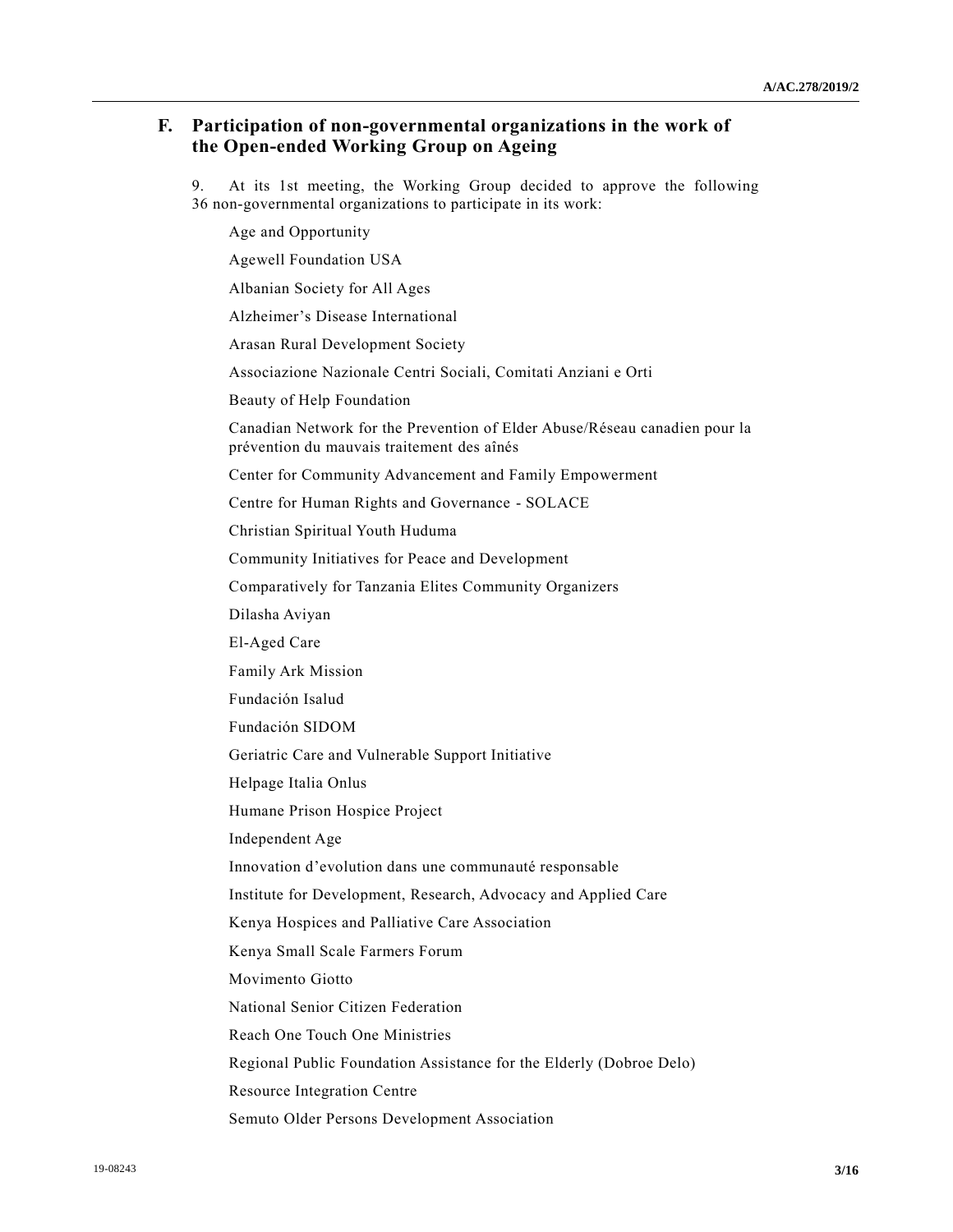Solidarity Is Global Institute

Sudanese Society for the Care of Older People

The Good Samaritan Social Service Tanzania

Zimbabwe Pensions and Insurance Rights Trust

10. The Working Group also invited Gray Panthers to make a statement, time permitting, in accordance with paragraph 38 (b) of Economic and Social Council resolution 1996/31.

### **G. Documentation**

11. The list of documents before the Working Group at its tenth working session is available from [http://social.un.org/ageing-working-group/tenthsession.shtml.](http://social.un.org/ageing-working-group/tenthsession.shtml)

## **II. Measures to enhance the promotion and protection of the human rights of older persons**

12. The Working Group considered item 5 of the agenda at its 1st and 2nd meetings, on 15 April 2019, and held a general discussion of the item.

13. At its 1st meeting, the Working Group began its general discussion of the item and heard statements by the representatives of the State of Palestine (also on behalf of the Group of 77 and China), the European Union, Chile (first on behalf of the Group of Friends of Older Persons and subsequently in its national capacity), Spain (first on behalf of the United Nations LGBTI Core Group and subsequently in its national capacity), Uruguay, the Dominican Republic, Germany, Canada, Ecuador, Costa Rica, Côte d'Ivoire, Slovenia, Peru, Colombia, Mexico, Austria, El Salvador and France.

14. At its 2nd meeting, the Working Group continued its general discussion of the item and heard statements by the representatives of Guatemala, Israel, Qatar, Bangladesh, Nigeria, Turkey, Argentina, Lithuania, Czechia, the Russian Federation, Kenya, Egypt, the United Kingdom of Great Britain and Northern Ireland, Viet Nam, Cuba, Morocco, Sweden, the Philippines, Japan, Brazil, Singapore, Thailand, Albania, the Republic of Korea, Algeria, Saudi Arabia, India, Malaysia, Cameroon, Iraq, Hungary and South Africa, as well as by the observer for the Holy See.

15. At the same meeting, a statement was also made by the representative of the Economic Commission for Europe.

16. At its 6th meeting, on 17 April, the Working Group resumed and concluded its consideration of the item, hearing statements by the representatives of the following NGOs: National Association of Community Legal Centres; Association camerounaise pour la prise en charge de la personne âgée; Dave Omokaro Foundation; HelpAge International; Centre for Gerontological Studies; American Bar Association; AGE Platform Europe; HelpAge Germany; Age UK; Human Rights Watch; Federación Iberoamericana de Asociaciones de Personas Adultas Mayores; and International Federation of Associations of the Elderly.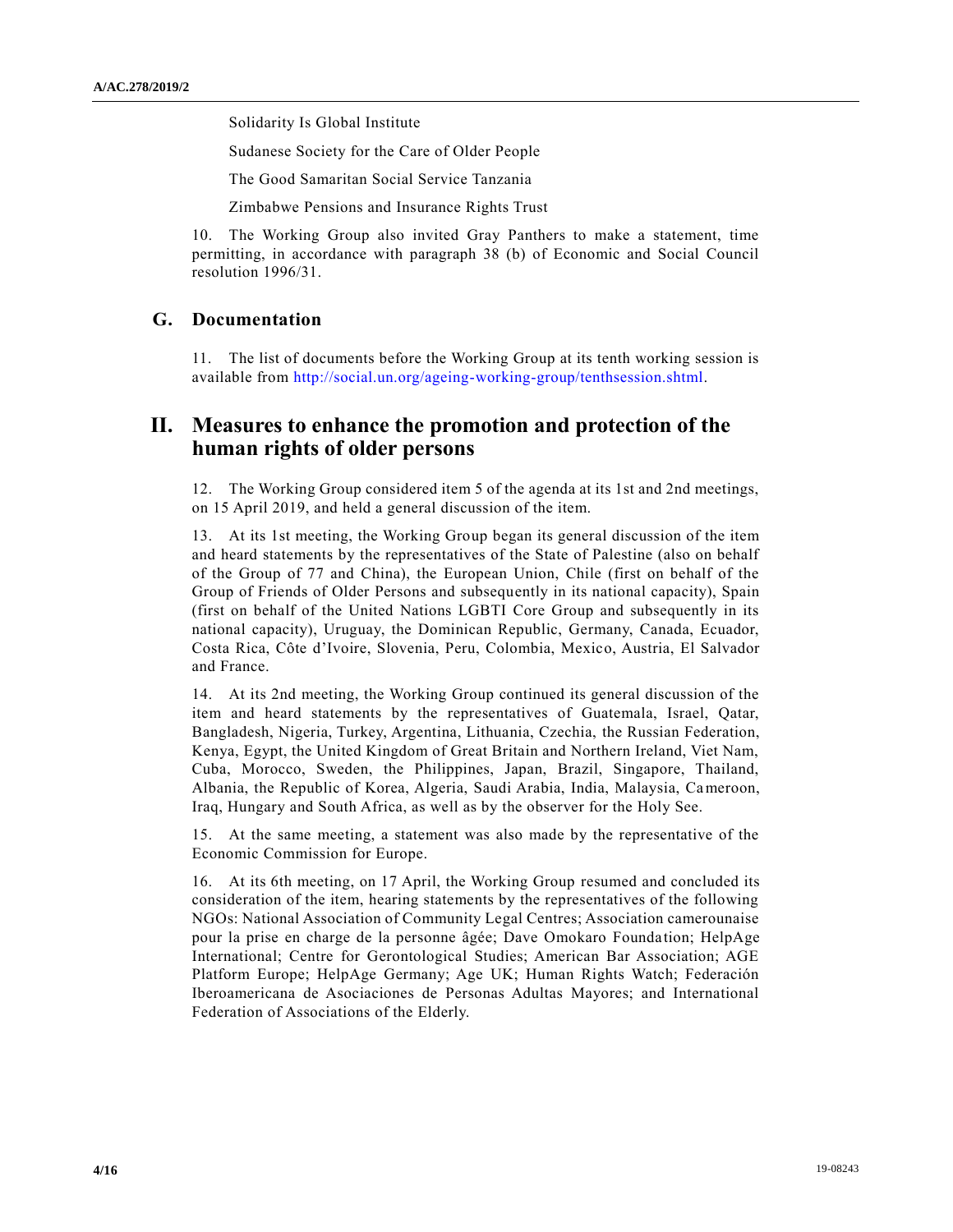# **III. Follow-up to resolution [73/143:](https://undocs.org/en/A/RES/73/143) measures to enhance the promotion and protection of the human rights and dignity of older persons: best practices, lessons learned, possible content for a multilateral legal instrument and identification of areas and issues where further protection and action are needed**

17. The Working Group considered item 6 of the agenda at its 3rd to 7th meetings, from 16 to 18 April.

#### **Panel discussion on education, training, life-long learning and capacity-building**

18. For its consideration of the item, the Working Group had before it a document submitted by the Department of Economic and Social Affairs, entitled "Substantive inputs on the focus area 'Education, training, life-long learning and capacitybuilding'" (A/AC.278/2019/CRP.2).

19. At its 3rd meeting, on 16 April, after hearing a presentation by the Chief of the Programme on Ageing of the Department of Economic and Social Affairs on its focus area "Education, training, life-long learning and capacity-building", the Working Group held an interactive panel discussion on the focus area and heard presentations by the following panellists: Rosa Kornfeld-Matte, Independent Expert on the enjoyment of all human rights by older persons; Christoph Angster, Senior Policy Officer on Ageing, Federal Ministry of Labour, Social Affairs, Health and Consumer Protection, Austria; Tamara Nikolić, Assistant Professor, Department of Adult Education, University of Belgrade, Serbia; and Lily Gray, Senior Liaison Officer, United Nations Educational, Scientific and Cultural Organization office in New York.

20. The Working Group then held an interactive discussion, during which the panellists responded to the comments and questions posed by the representatives of Costa Rica, the European Union, the United Kingdom, El Salvador, Argentina, Andorra, Algeria, Malta, Canada, Chile, Mauritius, Mexico, Czechia and Cameroon. In addition, statements were made by the representative of the National Human Rights Commission of India and by the representatives of the following NGOs: National Association of Community Legal Centres (Australia) and International Federation on Ageing.

21. At its 4th meeting, on 16 April, the Working Group continued its consideration of item 6 and the interactive discussion on the focus area, beginning with a panel discussion that included presentations by the following panellists: María Soledad Cisternas Reyes, Special Envoy of the Secretary-General on Disability and Accessibility; Matthias von Schwanenflügel, Director General of the Division of Demographic Change, Older People and Welfare, Germany; Karen S. Gomez-Dumpit, Commissioner on Human Rights, Philippines; Omobolanle Amaike, Associate Professor of Sociology, University of Lagos, Nigeria; and Alana Margaret Officer, Senior Health Adviser, World Health Organization.

22. The Working Group then held an interactive discussion, during which the panellists responded to the comments and questions posed by the representatives of Slovenia, Ecuador, Brazil, the United States of America, Sweden, Uruguay and Costa Rica. Statements were then made by the representative of the National Human Rights Commission of Nigeria and by the representatives of the following NGOs: AGE Platform Europe; Aging Research Center; HelpAge International; The Good Samaritan Social Service Tanzania; Older Women's Network; International Association of Homes and Services for the Ageing; International Network for the Prevention of Elder Abuse; Humane Prison Hospice Project; 2Young2Retire;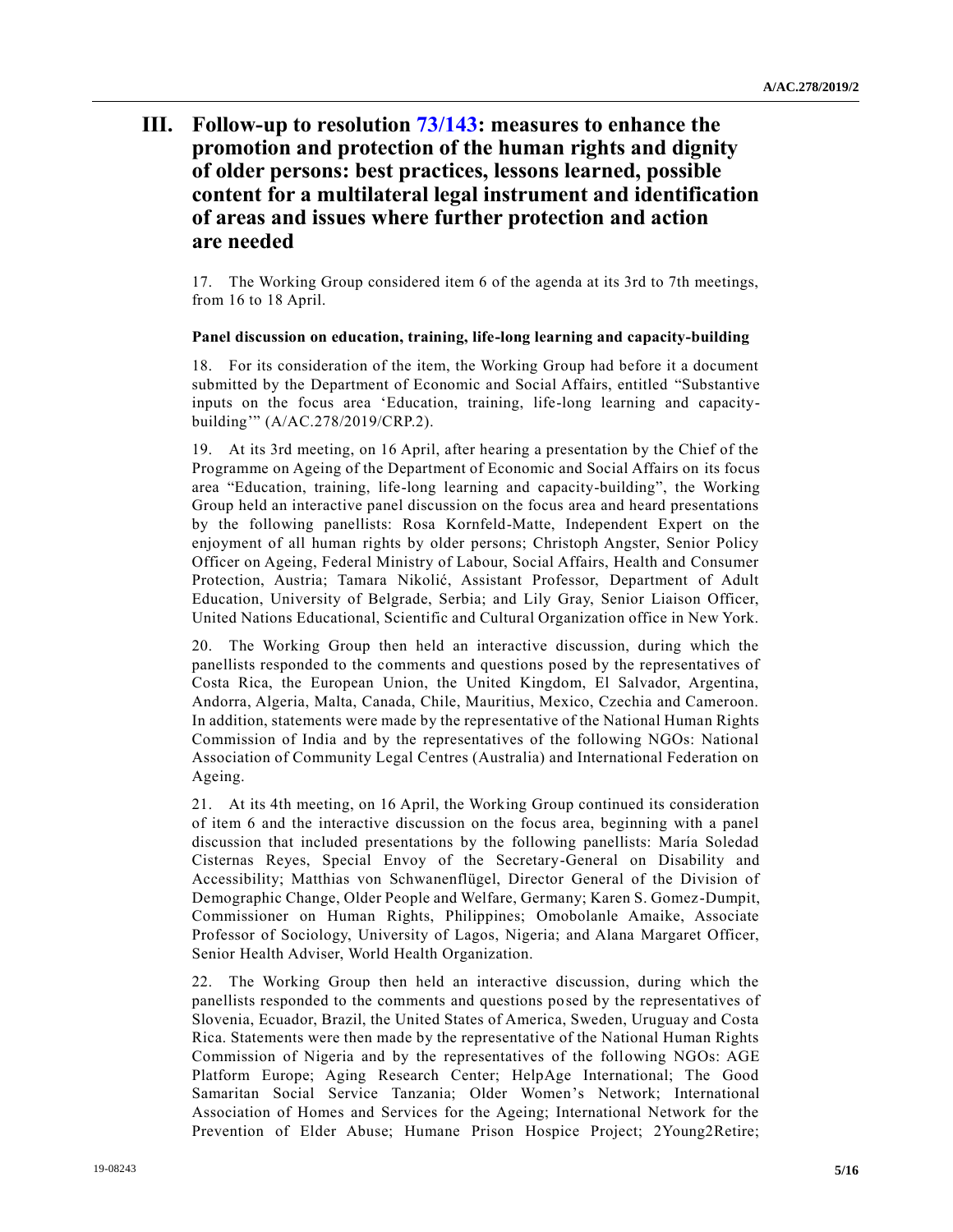International Longevity Centre (Canada); and German National Association of Senior Citizens' Organizations.

#### **Panel discussion on social protection and social security (including social protection floors)**

23. For its consideration of the item, the Working Group had before it a document submitted by the Department of Economic and Social Affairs in collaboration with the Office of the United Nations High Commissioner for Human Rights (OHCHR), entitled "Substantive inputs in the form of normative content for the development of a possible international standard on the focus areas 'Autonomy and independence' and 'Long-term and palliative care'" (A/AC.278/2019/CRP.4).

24. At its 5th meeting, on 17 April, the Working Group, after hearing a presentation by the economic, social and cultural rights team leader and the OHCHR human rights officer and focal point on older persons on its focus area "Social protection and social security (including social protection floors)", held an interactive panel discussion on the focus area, which included presentations by the following panellists: Rosa Kornfeld-Matte, Independent Expert on the enjoyment of all human rights by older persons; Adriana Elizabeth Rovira Benitez, Director, National Institute for Older Persons, Uruguay; Himanshu Rath, Founder and Chair, Agewell Foundation, India; and Vinicius Carvalho Pinheiro, Special Representative to the United Nations and Director of the International Labour Organization office in New York.

25. The Working Group then held an interactive discussion, during which the panellists responded to the comments and questions posed by the representatives of France, El Salvador, Costa Rica, the European Union, the United Kingdom, Argentina, Nigeria and Slovenia. Statements were made by the representative of the Organization of American States and by the representatives of the following national human rights institutions: National Human Rights Institute of India; German Institute for Human Rights; and National Human Rights Commission of Nigeria. In addition, statements were made by the representatives of the following NGOs: Association camerounaise pour la prise en charge de la personne âgée and Uganda Reach the Aged Association.

26. At its 6th meeting, on 17 April, the Working Group continued its consideration of item 6 and the interactive discussion on the focus area, holding a panel discussion under the item, and heard presentations by the following panellists: Güher Can Vural, Associate Expert, Ministry of Family, Labour and Social Services, Turkey; Tatiana Moskalkova, High Commissioner for Human Rights, Russian Federation; Andrew Kavala, Chair of the Civil Society Platform for Social Protection, Malawi; and Rodrigo Jiménez Sandoval, lawyer and consultant specializing in the human rights of older persons in Costa Rica.

27. The Working Group then held an interactive discussion, during which the panellists responded to the comments and questions posed by the representatives of Spain, Canada, Chile, Cameroon, Germany, Kenya and the United States. Statements were also made by the representatives of the following NGOs: Alzheimer's Disease International; International Network for the Prevention of Elder Abuse; Human Rights Watch; Japan Support Center for Activity and Research for Older People; International Longevity Centre Global Alliance; Age UK; and Gray Panthers.

#### **Conclusion of item 6**

28. For its consideration of the item, the Working Group had before it a document submitted by OHCHR, entitled "Substantive inputs on the focus area 'Social protection and social security (including social protection floors)'" (A/AC.278/2019/CRP.3).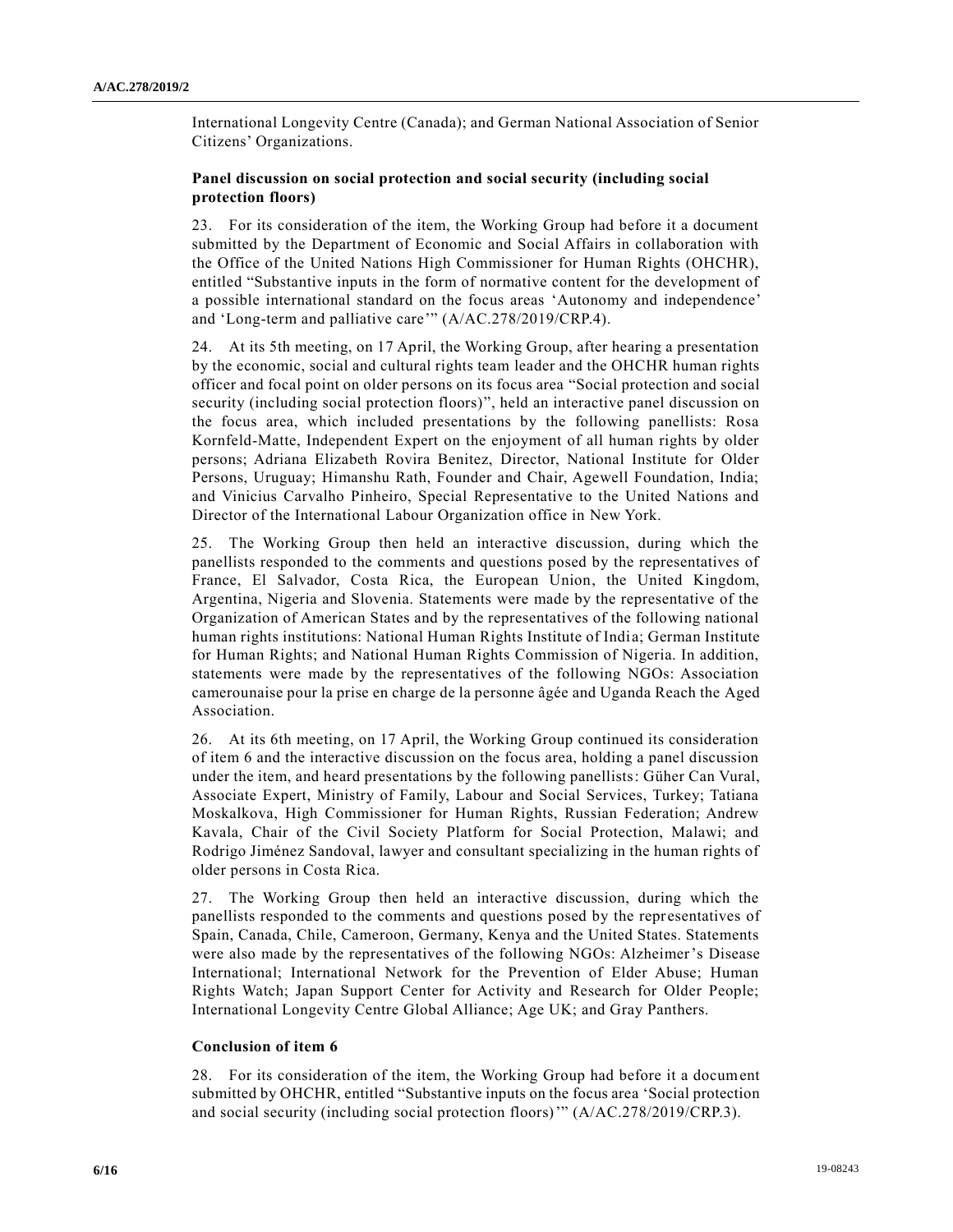29. At its 7th meeting, on 18 April, after hearing a presentation by the Chief of the Programme on Ageing of the Department of Economic and Social Affairs and the OHCHR economic, social and cultural rights team leader on the normative inputs on the focus areas of the ninth session, the Working Group continued its consideration of the item. Following a statement by the Chair, statements were made by the representatives of Mauritius, Costa Rica, Spain, Ecuador, Slovenia, the Dominican Republic, Germany and El Salvador. Statements were also made by the representatives of the following national human rights institutions: German Institute for Human Rights (also on behalf of the National Human Rights Commission of Nigeria, the Commission on Human Rights of the Philippines and the Office of the Ombudsperson of Haiti); and National Human Rights Commission of Nigeria.

30. Statements were also made by the representatives of the following NGOs: AGE Platform Europe; Center for the Human Rights of Users and Survivors of Psyc hiatry; Ageing Nepal; National Senior Citizen Federation (Nepal); CARE Rights (Republic of Korea); International Longevity Alliance; Generations United; Centre for Gerontological Studies (India); HelpAge International; NSINDAGIZA Organization (Rwanda); Dave Omokaro Foundation (Nigeria); Resource Integration Centre (Bangladesh); The Aged-care Rights Service (Australia); Association camerounaise pour la prise en charge de la personne âgée; Human Rights Watch; Fraternité Notre Dame; and Age International (United Kingdom) (on behalf of The Global Alliance for the Rights of Older People). Thereafter, a statement was made by the Special Envoy of the Secretary-General on Disability and Accessibility, whereupon the Working Group concluded its consideration of the item.

## **IV. Other matters**

#### **Discussion on the way forward**

31. The Working Group considered item 7 at its 8th meeting, on 18 April, and held a discussion on the way forward. Following a statement by the Chair, statements were made by the representatives of the European Union, the Russian Federation, Austria, Slovenia, Uruguay, El Salvador, Argentina, China, Costa Rica, Paraguay, the Islamic Republic of Iran, Japan, Nigeria, Mexico, Brazil, Germany, Ecuador, Morocco, the United States, the United Kingdom and Chile, as well as by the observer for the Holy See.

32. At the same meeting, statements were made by the representatives of the following NGOs: National Old Folks of Liberia; HelpAge International; National Association of Community Legal Centres (Australia); German National Association of Senior Citizens' Organizations; and International Federation on Ageing. Thereafter, the Working Group concluded its consideration of the item.

## **V. Chair's summary of the key points of the discussions**

33. At its 1st meeting, on 15 April, the Working Group agreed to include the Chair's summary of the key points of the discussions in the report of the session. The Chair's summary reads as follows:

#### **Chair's summary of the key points of the discussions at the tenth session of the Open-ended Working Group on Ageing**

The tenth session of the Open-ended Working Group on Ageing began with the election of officers. The Working Group elected by acclamation Roseny Fangco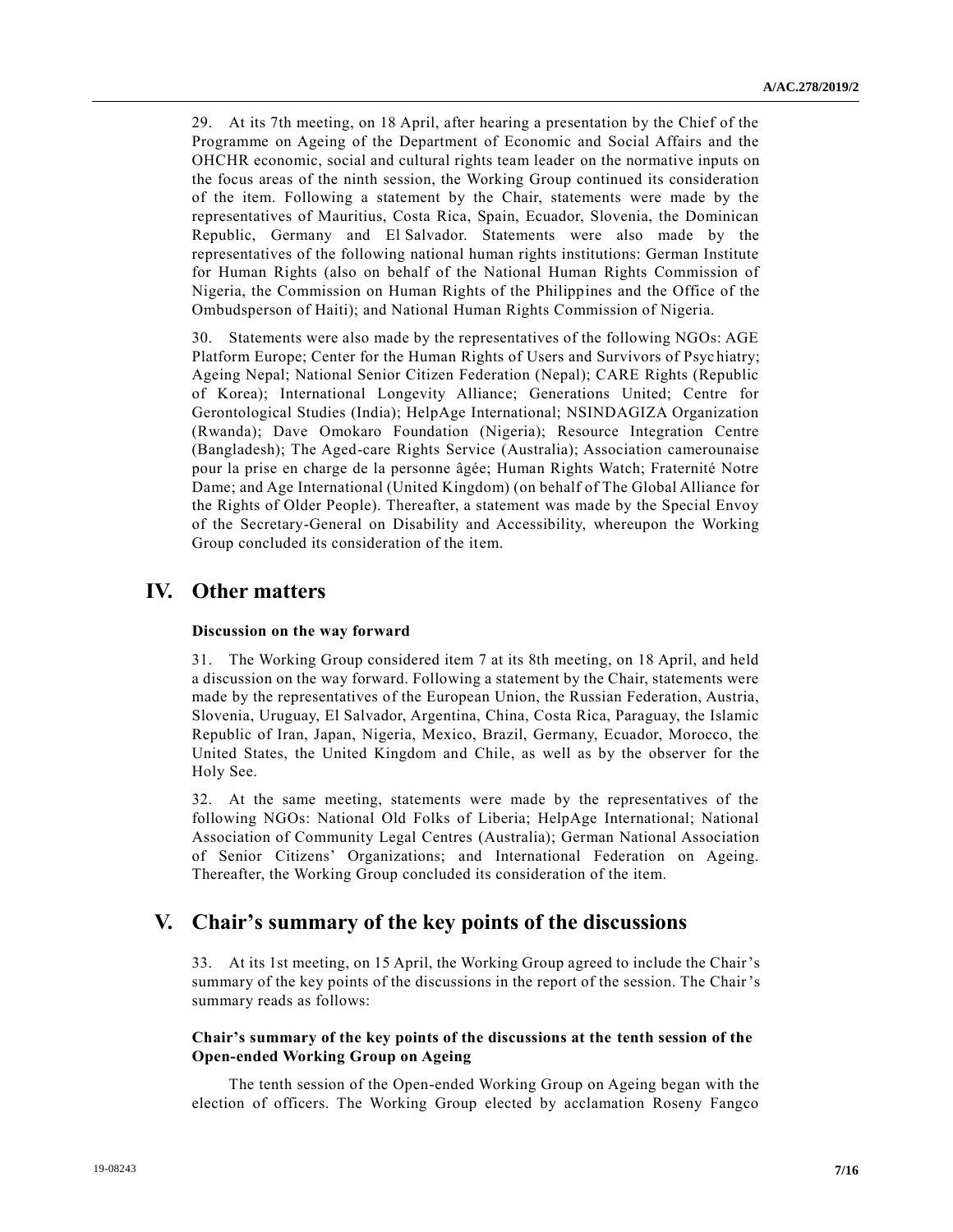(Philippines), Lidija Dravec (Slovenia) and María Luisa Portocarrero (Portugal) as Vice-Chairs; and Renne Abbey (Ghana) as Rapporteur.

Regarding the composition of the Bureau, allow me to express once again my great satisfaction that 80 per cent of its members are women, which represents a very significant and positive sign in the context of the efforts by Member States and regional groups to achieve gender parity at the United Nations.

The Working Group then adopted the agenda and programme of work for the session. It should be emphasized that the Working Group organized its work in accordance with the oral decision taken during the discussion on the way forward held during the ninth session, in July 2018. During the intersessional period, the Bureau proposed an organization of work based on: a general debate on the topic "Measures to enhance the promotion and protection of the human rights and dignity of older persons"; two interactive discussions on "Education, training, life-long learning and capacity-building" and "Social protection and social security (including social protection floors)"; an interactive discussion on normative elements to follow up on the examination of the focus areas of the ninth session ("Autonomy and independence" and "Long-term and palliative care");<sup>1</sup> and a discussion on the way forward.

During the intersessional period, the Chair requested members of the Working Group (Member States and observer States) and other relevant stakeholders (national human rights institutions, intergovernmental organizations, United Nations age ncies and NGOs) to submit substantive input on the two focus areas selected for the tenth session, based on two questionnaires prepared by OHCHR and the Department of Economic and Social Affairs. The Working Group received input from 36 Member States and observer States, 18 national human rights institutions, 2 intergovernmental organizations, 10 entities of the United Nations system and 40 accredited NGOs.

On the basis of the many contributions received, the Bureau, through OHCHR and the Department of Economic and Social Affairs, prepared an analytical discussion paper for each interactive discussion on the focus areas, making a summary of the contributions and highlighting areas of common ground and trends identified in the responses to the questionnaires. I wish to thank, in particular, OHCHR and the Department for preparing those papers, which helped to guide the interactive discussions. The documents enclosing the substantive input received and the discussion papers are available from the website of the Working Group.

Furthermore, as agreed by the Bureau during the intersessional period, the Working Group proceeded during its tenth session to hold an interactive discussion on normative elements to address the issues relating to the two focus areas of the ninth session, namely "Autonomy and independence" and "Long-term and palliative care".

In that regard, during the intersessional period, the Chair requested members of the Working Group and other relevant stakeholders to submit normative input based on two questionnaires prepared by OHCHR and the Department of Economic and Social Affairs. The Working Group received input from 25 Member States and observer States, 1 intergovernmental organization, 16 national human rights institutions, 4 entities of the United Nations system and 37 accredited NGOs.

**\_\_\_\_\_\_\_\_\_\_\_\_\_\_\_\_\_\_**

<sup>&</sup>lt;sup>1</sup> During the discussion on the way forward held at the seventh session, the Working Group decided to focus its future sessions on specific issues that affected the enjoyment by older persons of their human rights. A list of the focus issues proposed by the members of the Group was included in the report on the seventh session ( $A/AC.278/2016/2$ , para. 29).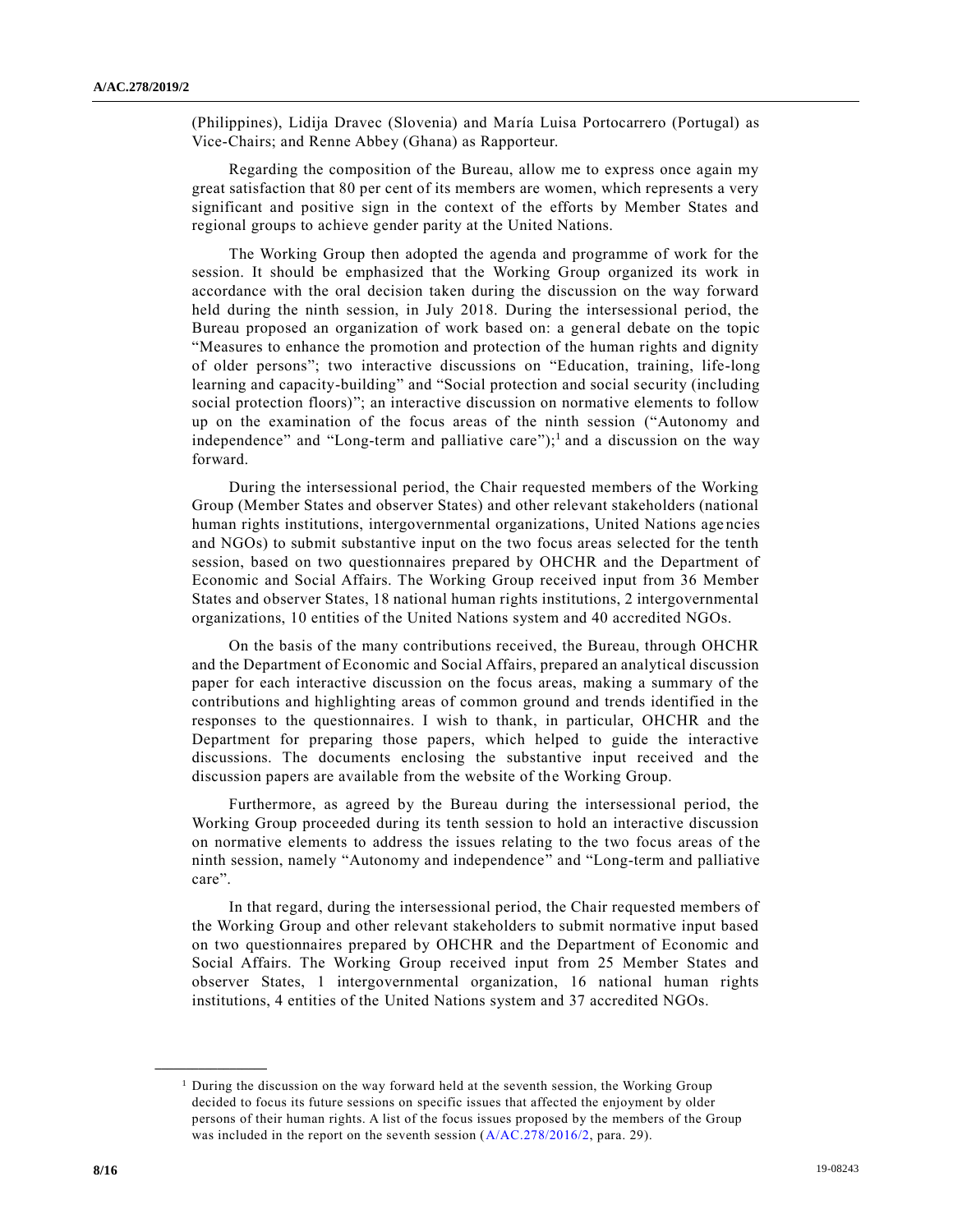On the basis of those contributions, the Bureau, through OHCHR and the Department, prepared two compilation papers to guide the interactive discussion on normative elements.

Having adopted the agenda and programme of work, the Working Group considered the participation of A status national human rights institutions.<sup>2</sup> In accordance with decision 7/1 of the Working Group on the modalities of participation of national human rights institutions in its work (see [A/AC.278/2016/2,](https://undocs.org/en/A/AC.278/2016/2) para. 10), requests from 14 such institutions were circulated to all Member States by the Secretariat four weeks prior to the tenth session.

The Working Group decided to apply the arrangement outlined by its former Chair (see [A/AC.278/2016/2,](https://undocs.org/en/A/AC.278/2016/2) para. 29), whereby accredited national human rights institutions are able to take separate seating after Member States and observer States, to take the floor, without the right to vote, under any agenda item and to submit written contributions to the Working Group under any agenda item.

I would like to welcome the active participation and meaningful contributions of national human rights institutions to the discussions and work of the Working Group. Indeed, the Working Group continued to enhance their participation in its work, pursuant to the mandate provided by the General Assembly in its resolution [72/181](https://undocs.org/en/A/RES/72/181) entitled "National institutions for the promotion and protection of human rights".

The Working Group then proceeded to approve the participation of NGOs without consultative status with the Economic and Social Council that had requested accreditation. It received 36 such requests, submitted in accordance with the modalities of participation of NGOs in the work of the Working Group (see [A/AC.278/2011/2,](https://undocs.org/en/A/AC.278/2011/2) para. 8).

In total, 289 representatives of NGOs registered to participate in the session, of which 105 representatives of 55 NGOs attended.

Subsequently, the Working Group held its general debate on the topic "Measures to enhance the promotion and protection of the human rights of older persons ". I appreciate and wish to acknowledge the active participation by the representatives of many Member States and observer States in the debate, and by those of groups of States, national human rights institutions, intergovernmental organizations and NGOs.

During the opening segment, I emphasized that interpretation services were being provided for the whole session for the first time, pursuant to General Assembly resolution [73/143](https://undocs.org/en/A/RES/73/143) entitled "Follow-up to the Second World Assembly on Ageing". I would like to thank the Department for General Assembly and Conference Management for its collaboration in the organization of this session.

The provision of interpretation services allows us to guarantee greater participation by all Member States, which is one of my main objectives as Chair, so that more Member States are involved in the debates and participate constructively in the sessions.

The number of Member States participating in the general debate of the tenth session increased significantly, with almost 20 more Member States taking part than

**\_\_\_\_\_\_\_\_\_\_\_\_\_\_\_\_\_\_**

<sup>2</sup> National human rights institutions accorded A status by the Subcommittee on Accreditation of the Global Alliance of National Human Rights Institutions are considered to be in full compliance with the principles relating to the status of national institutions for the promotion and protection of human rights (Paris Principles), as endorsed by the General Assembly in its resolution [48/134.](https://undocs.org/en/A/RES/48/134)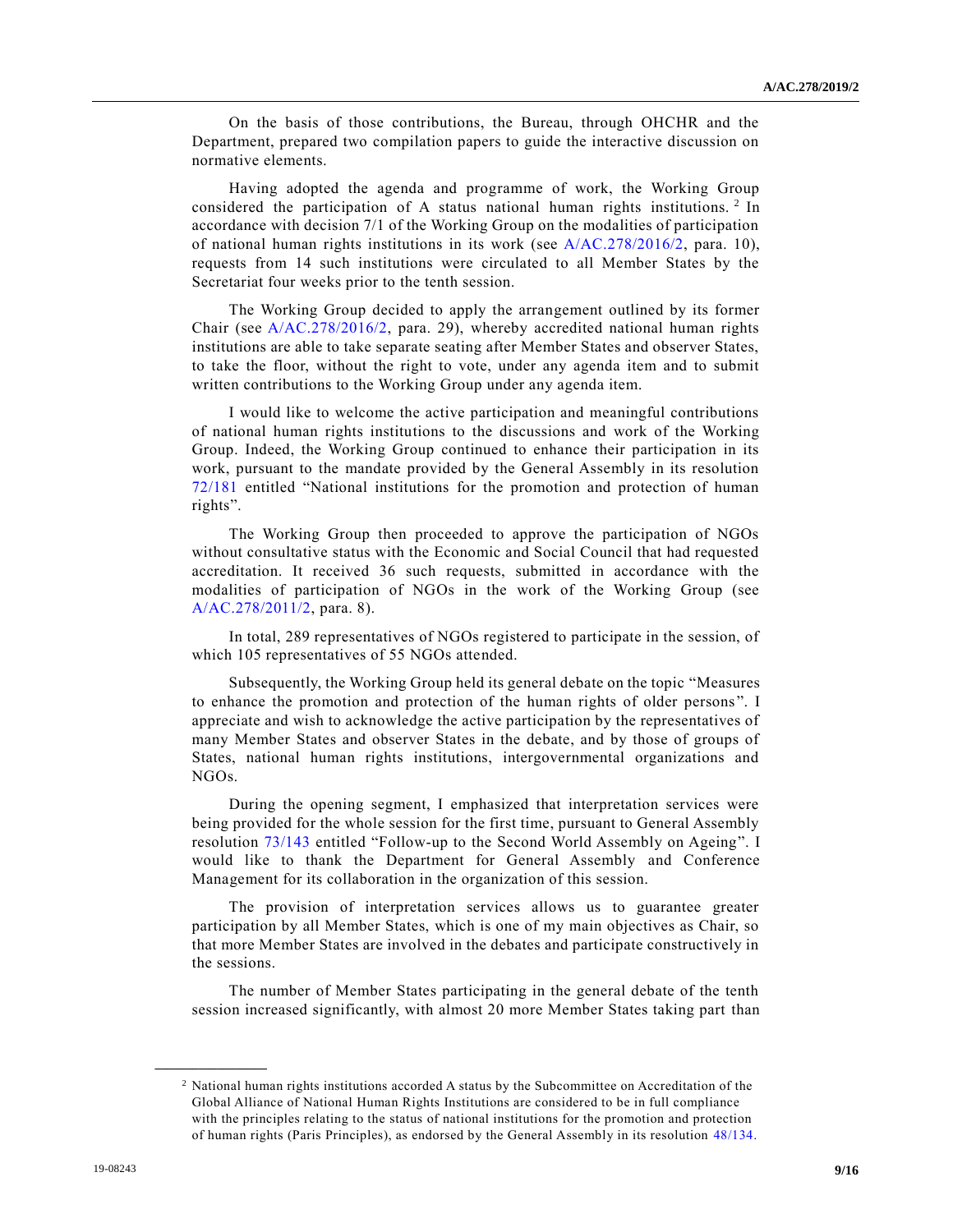in the ninth session, which is an excellent indication of increased interest in the actions of the Working Group.

During the general debate, delegations stressed the importance of increasing the visibility of the specific challenges faced by older persons in the global development policy framework and paying greater attention to them, including by identifying possible gaps and the best ways to address them. Delegations also stressed that population ageing could no longer be ignored, especially given that the proportion of older persons was growing at a faster rate than that of the general population.

The Working Group was recognized as the most prominent international forum specifically devoted to the rights of older persons. Many delegations expressed satisfaction with the working methodology that had been followed since 2016, which enabled actors to analyse several issues in depth.

That older persons can make a significant contribution to the social, economic and sustainable development of their societies, if an enabling environment and adequate guarantees are in place, was seen as undeniable. It is therefore imperative that older persons be fully empowered to allow them to effectively make such a contribution, becoming not only recipients of special care and social protection, but also the holders of specific rights and active, autonomous and independent agents and beneficiaries of change.

Several delegations made reference to the importance of further strengthening the implementation of the Madrid International Plan of Action on Ageing in order to achieve its goals and use it as a way to ensure the inclusion of older persons in the age-inclusive implementation of the 2030 Agenda for Sustainable Development and the attainment of the Sustainable Development Goals.

In addition, some delegations stressed that it was of the utmost importance to have a legally binding international instrument that would clearly establish the obligations of Member States regarding the protection of the human rights of older persons. Regional conventions, such as the Inter-American Convention on Protecting the Human Rights of Older Persons and the Protocol to the African Charter on Human and Peoples' Rights on the Rights of Older Persons in Africa, were identified as useful precedents, especially bearing in mind the decisions that were taken by regional human rights courts, which interpret international obligations.

Lastly, a large number of delegations highlighted and shared national practices and strategies relating to social protection and education aimed at guaranteeing better services and access to basic human rights for older persons.

Following the general debate, the Working Group held two interactive discussions on the focus areas of the tenth session, "Education, training, life-long learning and capacity-building" and "Social protection and social security (including social protection floors)". I would like to express my appreciation to the panellists for their excellent and substantive interventions, which provoked a deep and fruitful debate among the members, thereby contributing to the fulfilment of the Working Group's mandate to strengthen the protection of the human rights of older persons. The panellists included the Independent Expert on the enjoyment of all human rights by older persons and the Special Envoy of the Secretary-General on Disability and Accessibility, and representatives of OHCHR, national human rights institutions and national Governments.

Each debate was preceded by a panel discussion featuring presentations by a variety of stakeholders providing insights from different perspectives, such as the human rights treaty body system, current international human rights law, national and regional experiences, the specific human rights mandates and the national human rights institutions.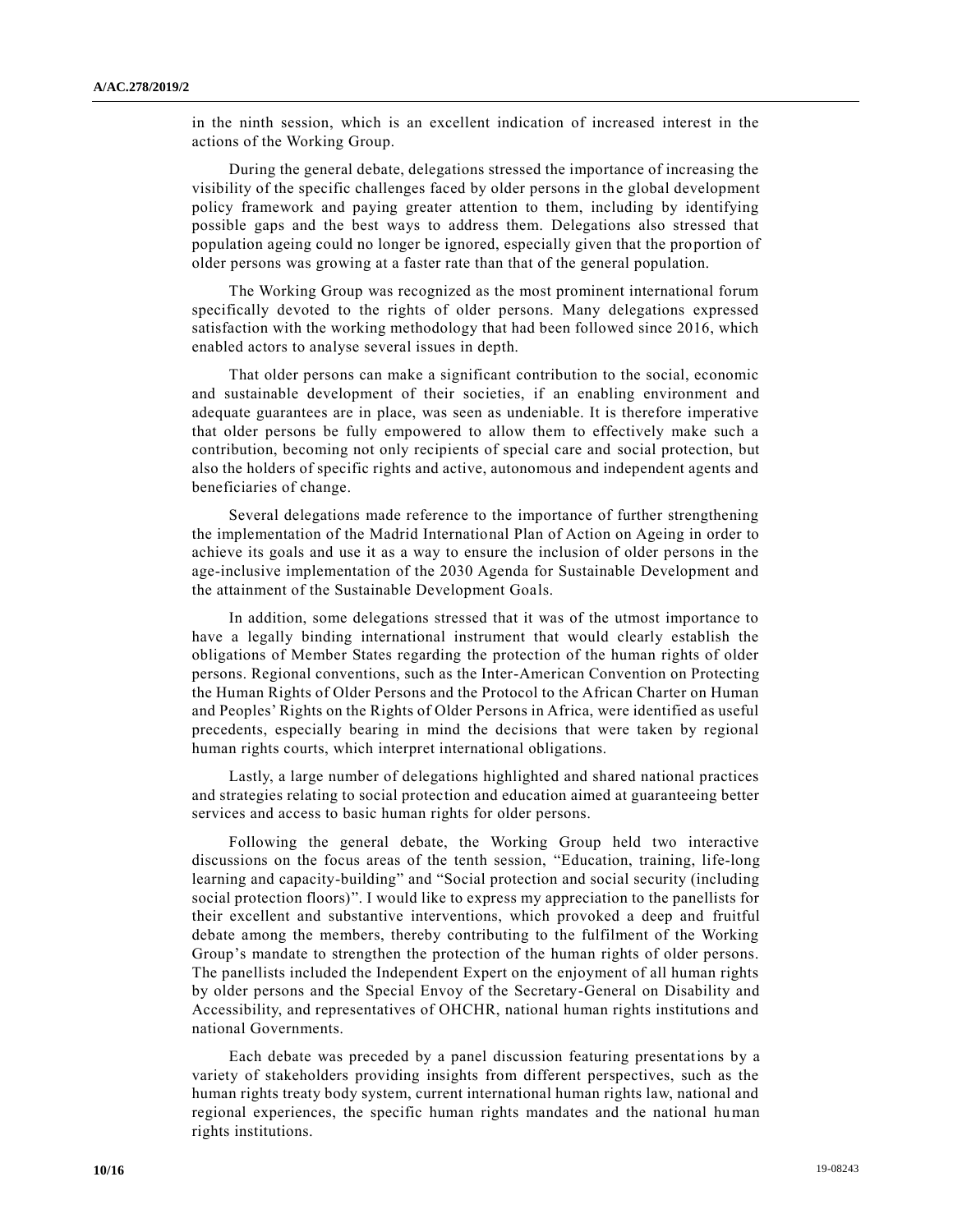Each panel was followed by an interactive discussion involving all stakeholders, guided by the discussion papers prepared by OHCHR and the Department of Economic and Social Affairs, which summarized the main trends and areas of common ground to emerge from the input received prior to the session.

#### **Education, training, life-long learning and capacity building**

Panellists, delegations and participants welcomed the substantive discussion on a basic human right that is grounded in international human rights law and other international treaties.

The Universal Declaration of Human Rights was mentioned since it recognizes that everyone has the right to education that is directed to the full development of the human personality. Furthermore, the International Covenant on Economic, Social and Cultural Rights contains two articles on the right to education (arts. 13 and 14). Article 13, the longest provision in the Covenant, is the most wide-ranging and comprehensive article on the right to education in international human rights law. The right to education is also recognized in other international treaties, such as the Convention against Discrimination in Education of the United Nations Educational, Scientific and Cultural Organization, in which the right to continuous education without discrimination is recognized.

Participants indicated that, despite the existence of such provisions, the right to education had not specifically applied to the life course or to life -long learning within the international human rights framework.

It was also stated that many older persons continued to experience the denial of that fundamental right owing to numerous barriers, such as the lack of information on available education, the cost of training and ageist stereotypes. In that regard, some participants highlighted the need for a binding international instrument on the rights of older persons in order to hold States accountable on issues relevant to older persons, including the right to education.

Panellists mentioned that ensuring access to education and life-long learning for older persons meant that they could be more active and involved in their societies and that their self-esteem could also be improved because it promoted their individual autonomy. It was said that, despite the content of Sustainable Development Goal 4, its targets and indicators did not address the whole lifespan.

Delegations stressed that information technology courses were essential in order to reduce the digital gap, enabling older persons to be increasingly active in a digital society. Learning information technology meant not being excluded or isolated. In that context, the third intersessional conference, held in Vienna in 2018, was mentioned, in particular its outcome document regarding the human rights of older persons, including their right to education and life-long learning, in relation to technological developments, such as digitalization, robotics, automation and artificial intelligence.

Participants mentioned measures that had been implemented at the national level to improve access to education for older persons, such as digital skills training programmes and courses in which older persons shared their experiences with young people.

#### **Social protection and social security (including social protection floors)**

In terms of sources in international law, participants mentioned that the right to social security was grounded in international human rights law and that several treaties contained specific references to protection for older persons through social security schemes, as did elements of the 2030 Agenda.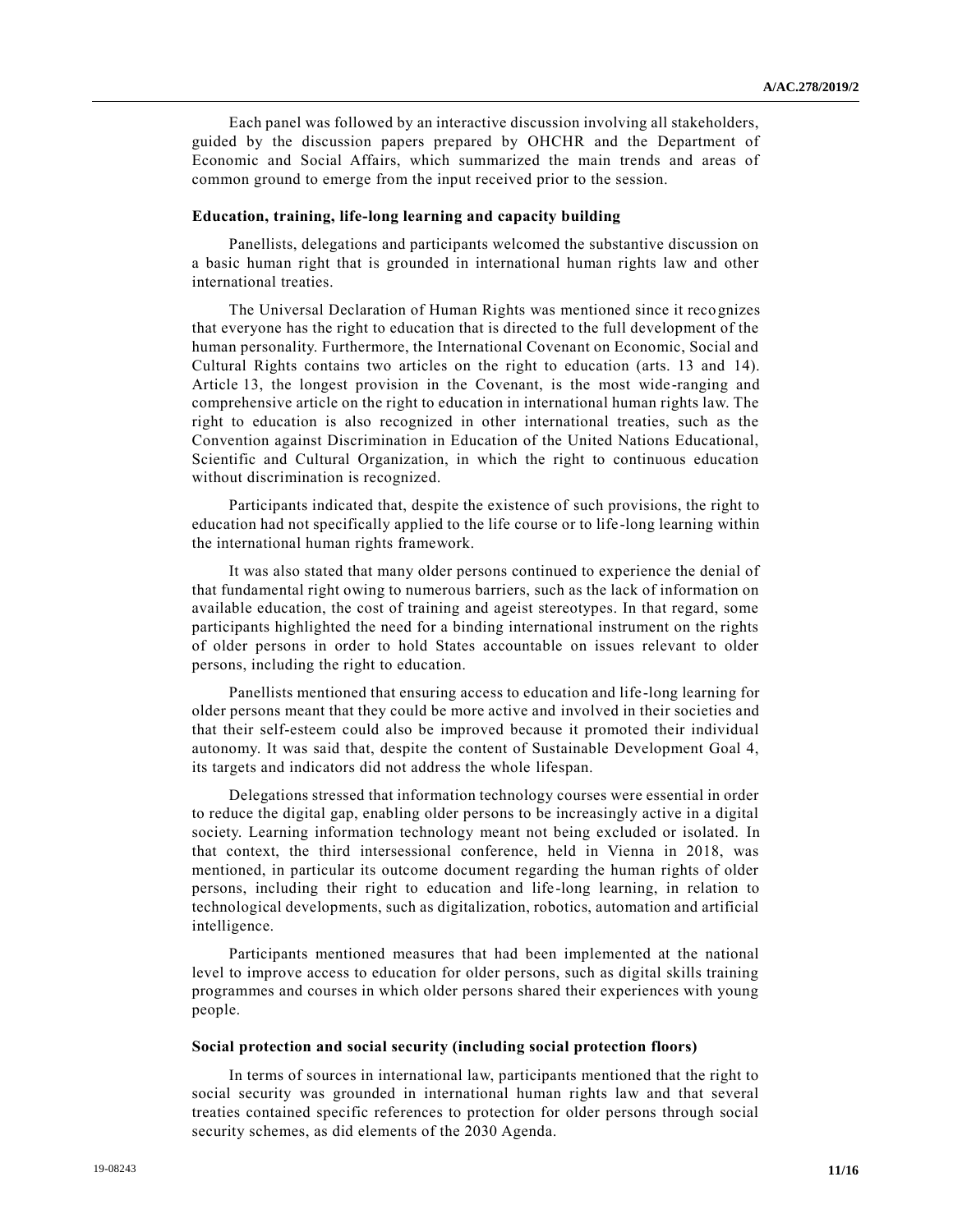The Universal Declaration of Human Rights recognizes that everyone has the right to social security. Furthermore, the right to social security and to an adequate standard of living for everyone are recognized in articles 9, 10 and 11 of the International Covenant on Economic, Social and Cultural Rights, while several other human rights treaties contain references to old age and the right to social security, including regional and international treaties. The provisions of regional instruments were also mentioned, including article 17 of the Inter-American Convention on Protecting the Human Rights of Older Persons, in which it is stated that "all older persons have the right to social security to protect them so that they can live in dignity".

It was also stressed that the International Labour Organization (ILO) had adopted a normative framework on social security and old-age benefits through several conventions and recommendations, providing specific guidance on the realization by older persons of the right to social security and an adequate sta ndard of living in order to support their health and well-being, including medical care and necessary social services.

In addition, the importance of recognizing the value of unpaid work was mentioned, especially work carried out by women in the informal economy. In that regard, the need to extend State pensions in a responsible manner was indicated, in order to reduce the financial inequalities faced by older persons, in particular older woman.

Many delegations stressed that they counted on constitutional provisions that recognized the right to social security or social protection, such as the Constitution of Costa Rica, which established the right to social security and provides measures to achieve the universalization of social insurance, and the Constitution of South Africa.

Panellists indicated that older persons should have access to effective judicial or other appropriate remedies, legal assistance and adequate reparation. In accordance with ILO standards, accountability mechanisms are central to strengthening and securing the implementation of old-age benefits, including through a rights-based approach.

Inadequate coverage under international human rights law and national law was identified by the panellists as one of the challenges to access to social protection. Such challenges are mainly related to discriminatory age limits on certain social security and social protection measures and to pension penalties for those who wish to continue working after retirement age, among others.

A large number of participants also shared good practices and examples of legislation that ensures the right to social protection for older persons and described their social protection systems.

#### **Normative input on the focus areas of the ninth session**

For the second time the Working Group focused its discussions on specific areas in which the enjoyment of human rights by older persons might be affected and require further protection. The goal of the interactive segment was to provide followup on the fruitful and substantive discussions held during the ninth session on "Autonomy and independence" and "Long-term and palliative care" and to continue to build on them from a normative point of view, in order to exchange views, best practices and specific elements.

The representatives of Member States, NGOs and national human rights institutions actively discussed the normative input. Some participants highlighted the urgent need to draft a legally binding international instrument to guarantee the rights of older persons, including their autonomy and independence and their right to long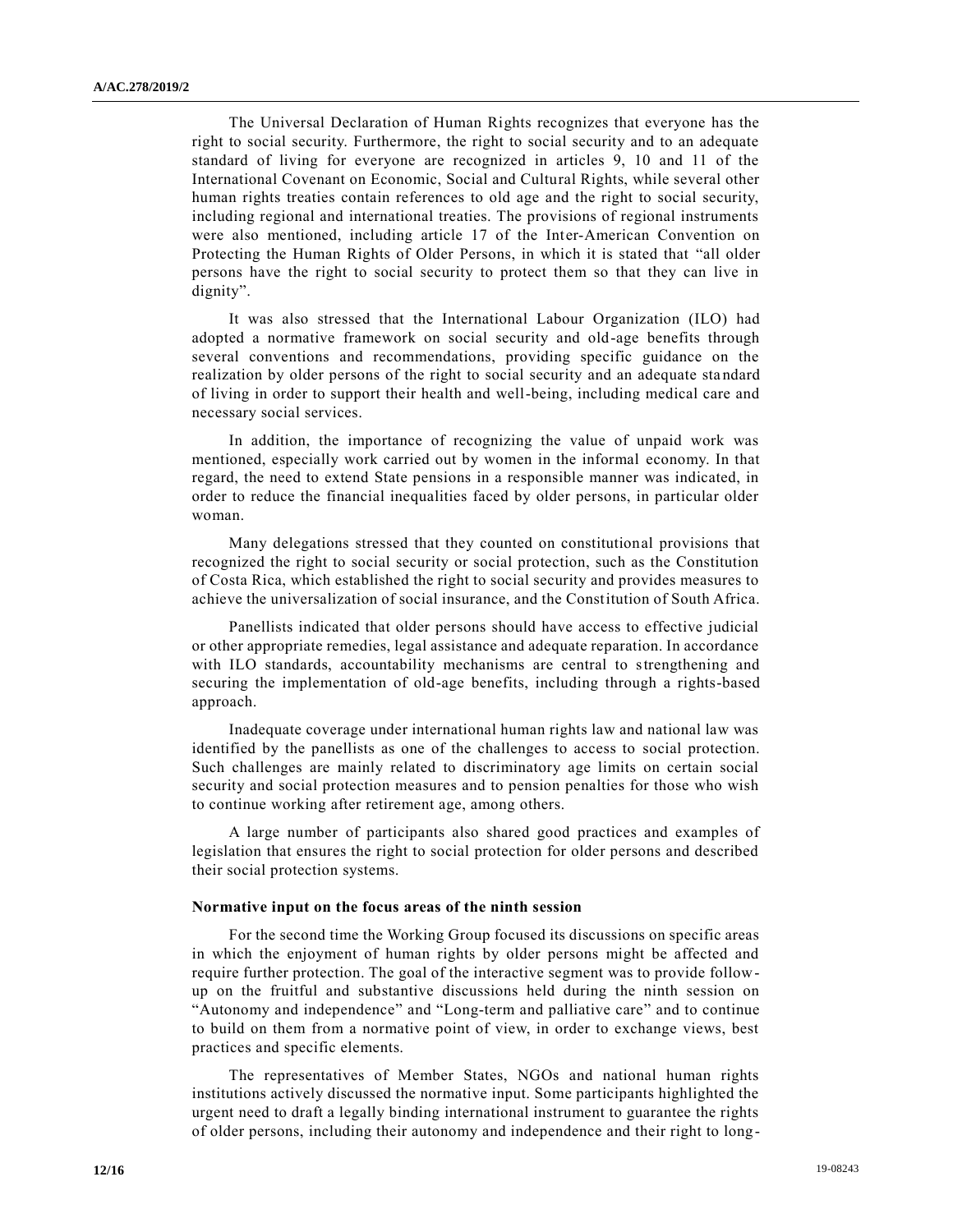term and palliative care, and to challenge the systemic discrimination and barriers faced by older persons. Participants referred to the need to consider two regional instruments, the Inter-American Convention on Protecting the Human Rights of Older Persons and the Protocol to the African Charter on Human and Peoples' Rights on the Rights of Older Persons in Africa, when drafting a binding international instrument.

In relation to the rights to autonomy and independence, some participants stated that those rights should be included as an overarching principle that applied to every other right, as well as constitute specific rights in themselves. The need to develop normative standards that built upon and expanded the Convention on the Rights of Persons with Disabilities was also mentioned.

As stated in the documents submitted by the Department of Economic and Social Affairs and OHCHR, with respect to States that had become party to the Inter-American Convention on Protecting the Human Rights of Older Persons, the provisions of that treaty explicitly relating to autonomy and independence are part of the national legal order of those States. The International Covenant on Civil and Political Rights and the Convention for the Protection of Human Rights and Fundamental Freedoms also contain provisions that guarantee some autonomy and independence such as the right to respect for private and family life, and those guarantees also are part of the domestic legal order of some States.

The importance of studying the right to autonomy in the context of recognizing the legal capacity and guarantees relating to its exercise and respect for decisions taken in the exercise of that capacity was also mentioned. In terms of the possession and exercise of legal capacity by older persons, participants referred to the Convention on the Rights of Persons with Disabilities, which addresses the issue in relation to persons with disabilities. It was mentioned that the right to legal recognition of a person before the law was also included in other important human rights treaties, including the International Covenant on Civil and Political Rights (art. 16), the Convention on the Elimination of All Forms of Discrimination against Women (art. 15) and regional human rights treaties.

Participants pointed out the need to recognize that older persons were not a homogeneous group and to take into account the importance of intersectional discrimination in the enjoyment of the rights to autonomy and independence.

Furthermore, participants underlined the need to hold a discussion, possibly in the form of a panel comprising Member States, NGOs and national human rights institutions, to consider whether any international standard that might be developed should include some or all of the above elements as part of the rights to autonomy and independence.

It was agreed that the issues of long-term and palliative care would be addressed separately since they were not identical in scope and operation. It was also stated that those rights should be clearly and fully articulated in a normative document to guide States in its implementation. Participants also highlighted the need to better inform people about palliative care in order to increase knowledge about that right.

It was also noted that there was considerable variety in the ways in which longterm care services were provided: they varied in how they were legally guaranteed and regulated, whether they were underpinned by a human rights framework and whether they were adequately funded and appropriately monitored. In some States the process of providing or supporting the provision of long-term care services was still in its early stages, while others had a more highly developed system of long-term care.

Participants also asked that more time be devoted to discussing normative elements in future sessions of the Working Group. They also emphasized the need to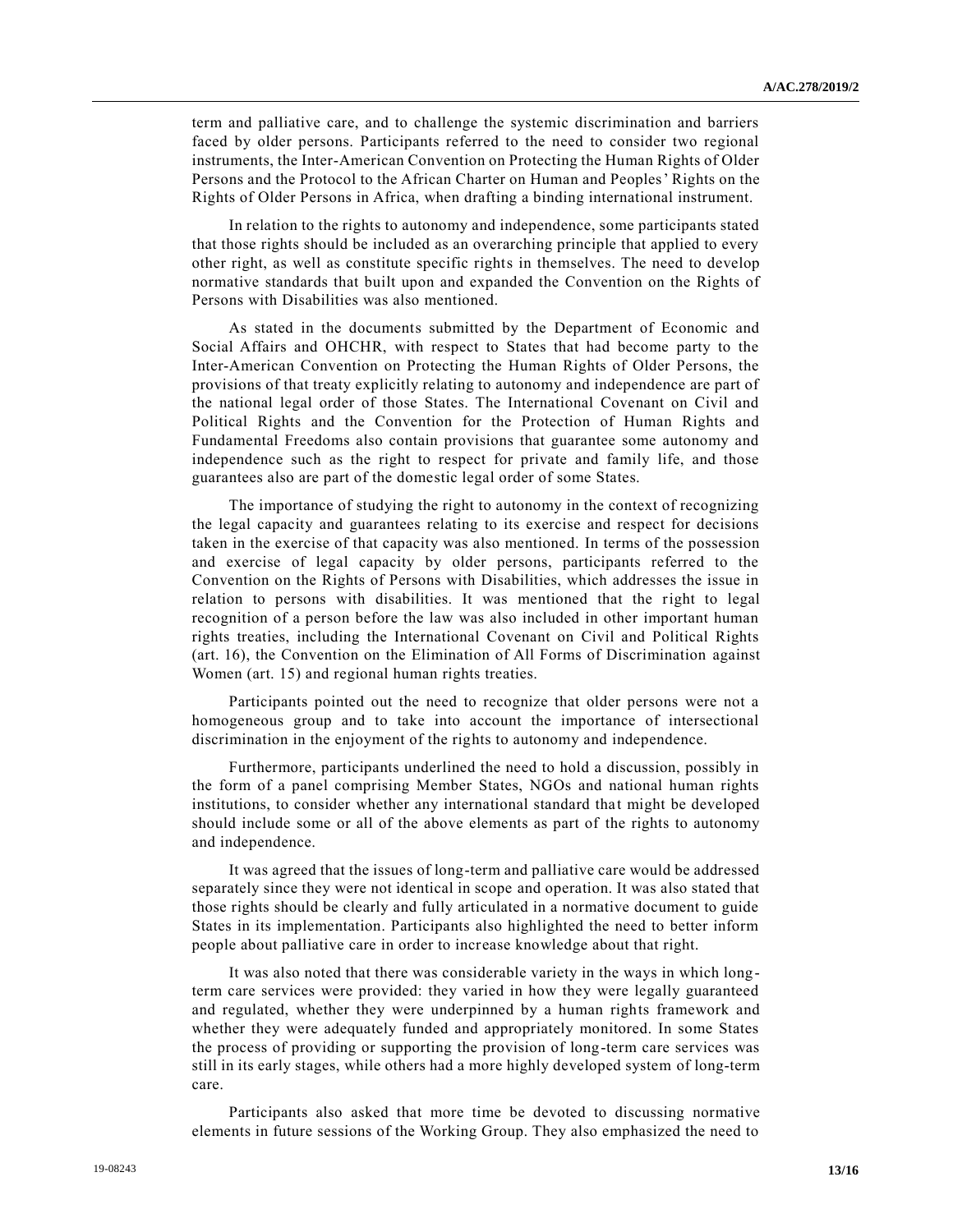revise and update the OHCHR analytical outcome paper, entitled "Normative standards in international human rights law in relation to older persons ", which was adopted in 2012.

#### **Way forward**

During the discussion on the way forward, delegations expressed satisfaction with the development of the previous three sessions and their format of substantive discussions on two focus areas that directly affect the enjoyment of human rights by older persons. They also expressed support for continuing the practice of holding an interactive discussion on normative elements in order to addre ss the focus areas of the previous session.

Member States also expressed their satisfaction with the working document prepared by the Department of Economic and Social Affairs and OHCHR based on the input provided by delegations. In my capacity as Chair, I proposed that members of the Group continue to work under that format, fostering substantive discussions on issues affecting the human rights of older persons. Delegations also proposed holding a panel discussion in the normative segment that would allow the Working Group to give greater importance to the debate and include presentations from experts in the field, especially international human rights experts, who could lead the discussion.

During the ninth session, I suggested to the members of the Working Group that they consider the possibility of concluding each session with specific outcomes in order to capitalize on the deliberations and reflect the agreements with regard to each area affecting the enjoyment of human rights by older persons. I stated that such outcomes could take many forms, such as a decision or declaration of the Working Group, which should be negotiated between Governments and reflect any common points identified in the focus areas examined from a normative perspective. The debates included presentations on important standards and aspects that would contribute to the drafting of an outcome document, in addition to my summary, which presents the session from a subjective viewpoint.

During the tenth session, I presented the proposal again in order to hold a transparent and consensual discussion with Member States and other actors regarding the format of the outcome document and the negotiation process. It was my intention to bring the proposal back to the table in order to receive suggestions and analyse the best way in which to approach the outcome document.

I explained that the document would be based on the input received for the focus areas that were examined from a normative perspective. That is why the first outcome document should include "Violence, neglect and abuse" and "Equality and non-discrimination". The first section of the document would address the most basic and consensual elements of discrimination against older persons or how abuse against older persons is manifested. The second section of the document would include the recognition of measures necessary for States to meet the standards identified.

It is not my goal to have an extensive document that addresses controversial elements, but a concise two-page document that crystallizes the fruitful debates that have been held during the present session of the Working Group, in which we expressed areas of common ground that we had been able to identify.

I made it clear that the document would be non-binding and would be negotiated by Member States during the intersessional period and adopted at the eleventh session. I stated that it was not my intention to negotiate the outcome document during the session of the Working Group, which would last only four days, but during the prior intersessional period, and that it would be adopted during the eleventh session.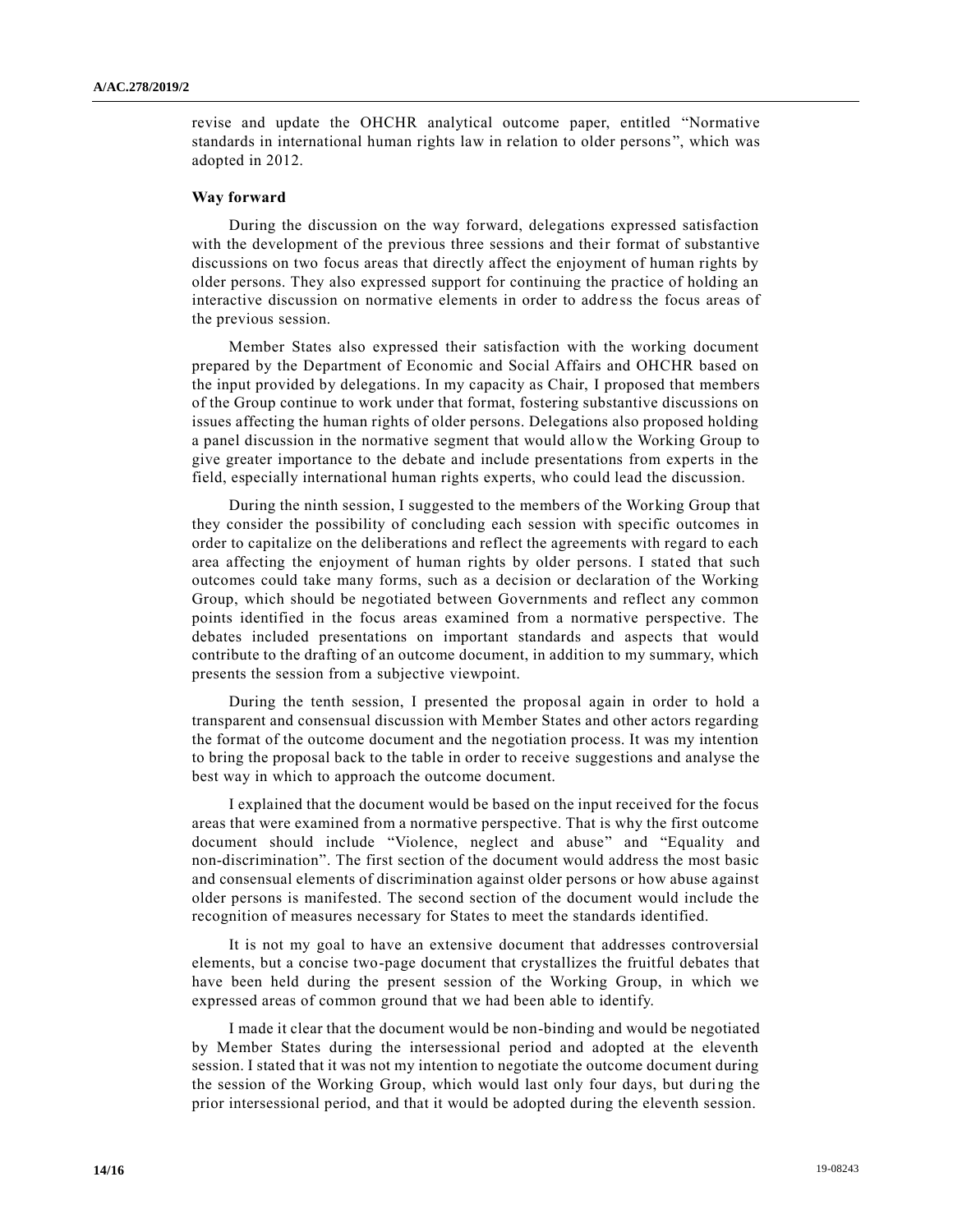I also invited delegations to make suggestions about possible modalities for the negotiations. Furthermore, I stated that the Department of Economic and Social Affairs and OHCHR would offer advice and guidance on the content of the draft.

While a few delegations expressed their reservations about a negotiated outcome document, the majority encouraged the drafting of an outcome document reflecting the result of the discussions held during the sessions and asked for further clarification regarding the timelines of the negotiation and the topics to be covered.

Regarding the selection of the focus areas for the eleventh session of the Working Group, to be held in 2020, following informal consultations with Member States and observer States by the Bureau during the intersessional period, the Working Group made an oral decision to select the areas of "Access to justice" and "The right to work and access to the labour market".

In particular, I proposed that the Working Group replicate the practice conducted during the previous intersessional period, whereby the Bureau called for normative elements to follow up on the issues that were examined during the tenth session, namely "Education, training, life-long learning and capacity-building" and "Social protection and social security (including social protection floors)", based also on the contributions that were provided during the tenth session, since that method of wor k proved to be effective in order for the Working Group to fulfil its mandate.

As was the case in preparation for the tenth session, during the intersessional period the Bureau will call for contributions on the two focus areas of the tenth session, which will then be summarized and analysed by the Secretariat in order to guide our discussions on the selected areas.

I proposed continuing to work on that methodology, which allows the Working Group to hold a substantive discussion on two new focus areas per session, based on the contributions received prior to the session. Substantive input will be requested on those areas during the intersessional period prior to the session and the Bureau will then circulate analytical papers to guide the discussions held during the session. The Working Group will also continue to follow up on the focus areas of the previous session from a normative point of view and requesting normative inputs on those areas during the intersessional period prior to the session, and then circulate analytical papers to guide the discussions during the session.

The Bureau will, during the intersessional period, prepare the provisional programme of work for the eleventh session, which will include a general debate, a segment for discussing the normative input received with regard to the focus areas of the tenth session, two interactive discussions on the selected focus areas and the customary discussion on the way forward. The Bureau will also work on the draft of the outcome document that will be negotiated before the eleventh session, on the basis of consensus and transparency.

I would like to express my appreciation to the Secretariat for its constant support of the Working Group and for its outstanding professionalism and collaboration; the Focal Point on Ageing, Amal Abou Rafeh and her team, Julia Ferre and Shatho Nfila, of the Department of Economic and Social Affairs; and Denise Hauser and Rio Hada, of OHCHR. My gratitude goes also to the secretary of the Working Group, Henry Breed, and his team.

I would like once more to express my appreciation to the distinguished panellists for their substantive contributions to the work of the tenth session of the Working Group and to the representatives of the national human rights institutions, the United Nations system and civil society for their active participation and constructive engagement. We hope to continue to count on your valuable presence and